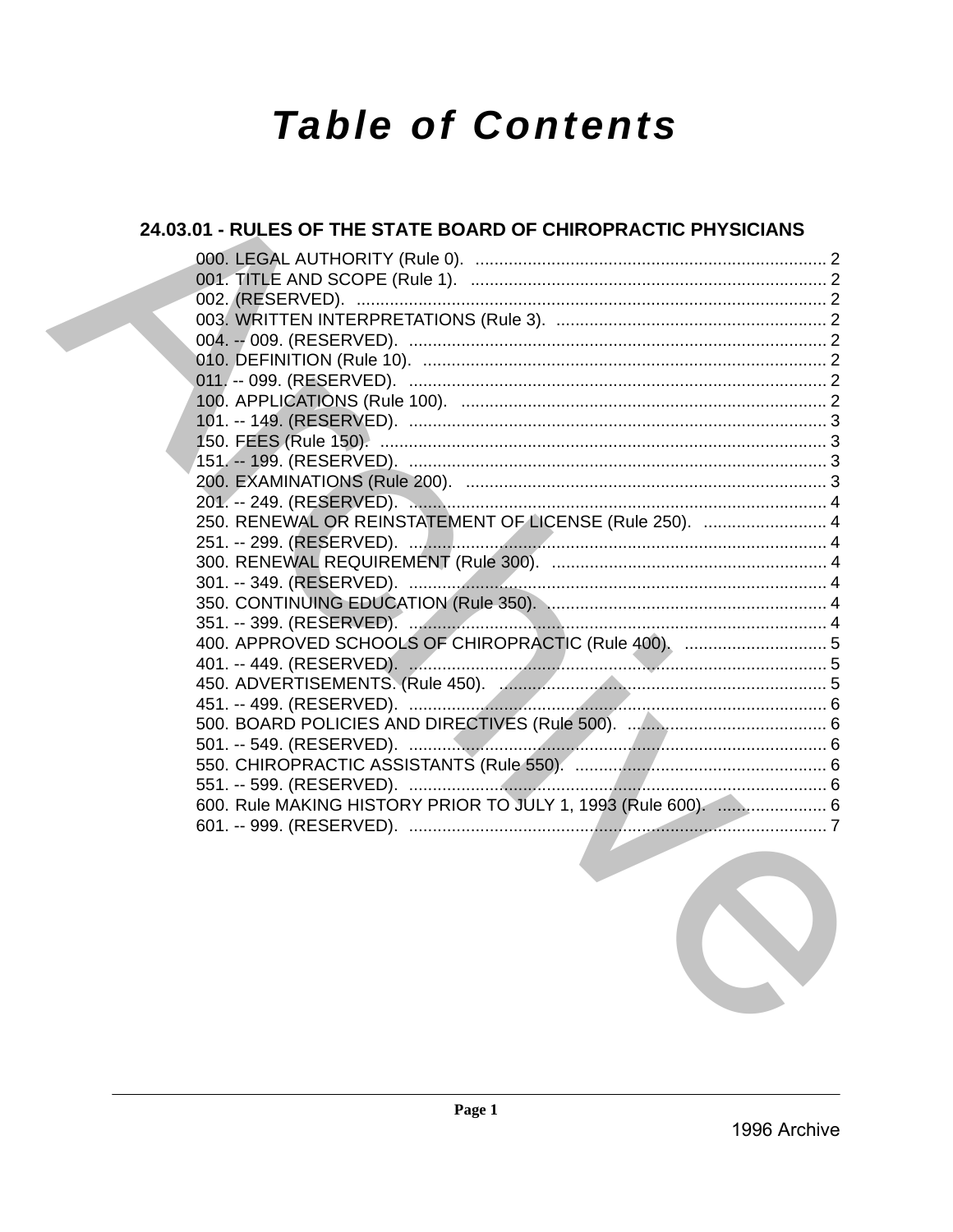

# **24.03.01 - RULES OF THE STATE BOARD OF CHIROPRACTIC PHYSICIANS**

#### <span id="page-1-1"></span>**000. LEGAL AUTHORITY (Rule 0).**

#### <span id="page-1-2"></span>**001. TITLE AND SCOPE (Rule 1).**

## <span id="page-1-3"></span>**002. (RESERVED).**

#### <span id="page-1-4"></span>**003. WRITTEN INTERPRETATIONS (Rule 3).**

#### <span id="page-1-5"></span>**004. -- 009. (RESERVED).**

#### <span id="page-1-6"></span>**010. DEFINITION (Rule 10).**

#### <span id="page-1-7"></span>**011. -- 099. (RESERVED).**

#### <span id="page-1-8"></span>**100. APPLICATIONS (Rule 100).**

<span id="page-1-0"></span>

| 24.03.01 - RULES OF THE STATE BOARD OF CHIROPRACTIC PHYSICIANS |                                                                                                                                                                                                                                                                                  |                |                                                                                                                                                                                                                                                                                                                                           |            |  |  |  |
|----------------------------------------------------------------|----------------------------------------------------------------------------------------------------------------------------------------------------------------------------------------------------------------------------------------------------------------------------------|----------------|-------------------------------------------------------------------------------------------------------------------------------------------------------------------------------------------------------------------------------------------------------------------------------------------------------------------------------------------|------------|--|--|--|
|                                                                |                                                                                                                                                                                                                                                                                  |                |                                                                                                                                                                                                                                                                                                                                           |            |  |  |  |
|                                                                | 000.                                                                                                                                                                                                                                                                             |                | <b>LEGAL AUTHORITY (Rule 0).</b><br>These rules are hereby prescribed and established pursuant to the authority vested in the State Board of Chiropractic<br>Physicians by the provisions of Section 54-707, Idaho Code.                                                                                                                  | $(7-1-93)$ |  |  |  |
|                                                                | 001.                                                                                                                                                                                                                                                                             |                | TITLE AND SCOPE (Rule 1).<br>These rules shall be cited as IDAPA 24, Title 03, Chapter 01, "Rules of the State Board of Chiropractic Physicians."                                                                                                                                                                                         | $(7-1-93)$ |  |  |  |
|                                                                | 002.                                                                                                                                                                                                                                                                             | (RESERVED).    |                                                                                                                                                                                                                                                                                                                                           |            |  |  |  |
|                                                                | <b>WRITTEN INTERPRETATIONS (Rule 3).</b><br>The board may have written statements which pertain to the interpretation of the rules of this chapter. Such<br>interpretations, if any, are available for public inspection and copying at cost in the main office of the Bureau of | $(7-1-93)$     |                                                                                                                                                                                                                                                                                                                                           |            |  |  |  |
| Occupational Licenses.<br>$004. - 009.$<br>010.<br>01.         |                                                                                                                                                                                                                                                                                  |                | (RESERVED).                                                                                                                                                                                                                                                                                                                               |            |  |  |  |
|                                                                |                                                                                                                                                                                                                                                                                  |                | <b>DEFINITION</b> (Rule 10).                                                                                                                                                                                                                                                                                                              |            |  |  |  |
|                                                                |                                                                                                                                                                                                                                                                                  |                | Board. The State Board of Chiropractic Physicians as prescribed in Section 54-703, Idaho Code.                                                                                                                                                                                                                                            | $(7-1-93)$ |  |  |  |
|                                                                | $011. - 099.$                                                                                                                                                                                                                                                                    |                | (RESERVED).                                                                                                                                                                                                                                                                                                                               |            |  |  |  |
|                                                                | 100.                                                                                                                                                                                                                                                                             |                | <b>APPLICATIONS (Rule 100).</b>                                                                                                                                                                                                                                                                                                           |            |  |  |  |
|                                                                |                                                                                                                                                                                                                                                                                  | 01.            | Application. Applications on forms furnished by the Bureau of Occupational Licenses must be on<br>file thirty (30) days before the date of examination, and must be accompanied by an unmounted photograph, size<br>three inches by three inches $(3'' \times 3'')$ , bust only, taken within the year preceding the date of examination. | $(7-1-93)$ |  |  |  |
|                                                                |                                                                                                                                                                                                                                                                                  | 02.            | Qualifications.                                                                                                                                                                                                                                                                                                                           | $(7-1-93)$ |  |  |  |
|                                                                |                                                                                                                                                                                                                                                                                  | a.             | New applicants will meet the following requirements:                                                                                                                                                                                                                                                                                      | $(7-1-93)$ |  |  |  |
|                                                                |                                                                                                                                                                                                                                                                                  | i.             | National Boards Parts I, II, III and Physiotherapy.                                                                                                                                                                                                                                                                                       | $(7-1-93)$ |  |  |  |
|                                                                |                                                                                                                                                                                                                                                                                  | ii.            | Graduation from a CCE approved college or university.                                                                                                                                                                                                                                                                                     | $(7-1-93)$ |  |  |  |
|                                                                |                                                                                                                                                                                                                                                                                  | 111.           | Applicants will be required to pass the following subjects of the Idaho Examination: Jurisprudence,<br>Nutrition, X-Ray, Adjustive Technique Practical and Adjustive Technique Written.                                                                                                                                                   | $(7-1-93)$ |  |  |  |
|                                                                |                                                                                                                                                                                                                                                                                  | $\mathbf b$ .  | Endorsement applicants will meet the following requirements:                                                                                                                                                                                                                                                                              | $(7-1-93)$ |  |  |  |
|                                                                |                                                                                                                                                                                                                                                                                  | $\mathbf{i}$ . | National Boards Parts I, II, III and Physiotherapy.                                                                                                                                                                                                                                                                                       | $(7-1-93)$ |  |  |  |
|                                                                |                                                                                                                                                                                                                                                                                  | ii.            | If licensed prior to January, 1980, CCE approved college or university not required. If licensed after<br>January, 1980, applicant must have graduated from a CCE approved college or university.                                                                                                                                         | $(7-1-93)$ |  |  |  |
|                                                                |                                                                                                                                                                                                                                                                                  | iii.           | Five (5) years of consecutive experience immediately prior to application and a valid, unrevoked,<br>unsuspended license to practice chiropractic in another state.                                                                                                                                                                       | $(7-1-93)$ |  |  |  |

iii. Five (5) years of consecutive experience immediately prior to application and a valid, unrevoked, unsuspended license to practice chiropractic in another state.

iv. Applicants will be required to pass the following subjects of the Idaho Examination: Jurisprudence,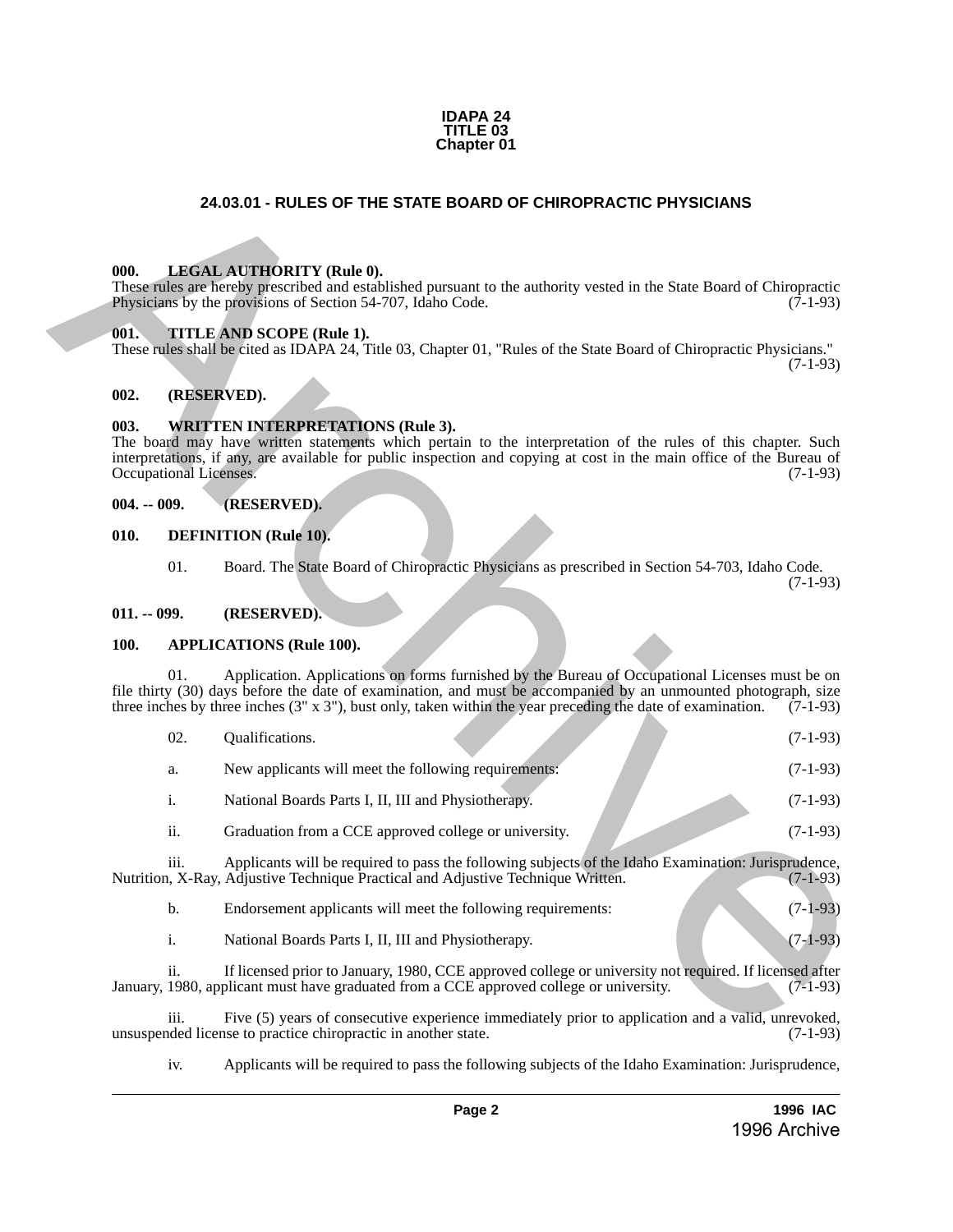# <span id="page-2-0"></span>**101. -- 149. (RESERVED).**

# <span id="page-2-1"></span>**150. FEES (Rule 150).**

| $\sqrt{02}$ .<br>$(\$150).$ | Examination Fee. Examination Fee (in addition to application fee) - One hundred fifty dollars |  |  |  |  | $(7-1-93)$ |
|-----------------------------|-----------------------------------------------------------------------------------------------|--|--|--|--|------------|
|                             | Reexamination Fee. Reexamination Fee - One hundred fifty dollars (\$150).                     |  |  |  |  | $(7-1-93)$ |

- 04. Annual Renewal Fee. Annual Renewal Fee One hundred dollars (\$100). (7-1-93)
- 05. Inactive License. Inactive License Fifty dollars (\$50). (7-1-93)
- 06. Inactive. Inactive (retired, age sixty-five (65) and over) License Five dollars (\$5). (7-1-93)
- 07. Temporary Permit Fee. Temporary Permit Fee Fifty dollars (\$50). (7-1-93)
- 08. Non-Refundable. All fees are non-refundable. (7-1-93)

# <span id="page-2-2"></span>**151. -- 199. (RESERVED).**

# <span id="page-2-3"></span>**200. EXAMINATIONS (Rule 200).**

| Nutrition, X-Ray and Adjustive Technique Written. |     |                                                                                                                                                                                                                                                                                                                                                                     |            |  |  |  |
|---------------------------------------------------|-----|---------------------------------------------------------------------------------------------------------------------------------------------------------------------------------------------------------------------------------------------------------------------------------------------------------------------------------------------------------------------|------------|--|--|--|
| $101. - 149.$                                     |     | (RESERVED).                                                                                                                                                                                                                                                                                                                                                         |            |  |  |  |
| 150.                                              |     | <b>FEES</b> (Rule 150).                                                                                                                                                                                                                                                                                                                                             |            |  |  |  |
|                                                   | 01. | Application Fee. Application Fee (includes original license) - One hundred dollars (\$100). (7-1-93)                                                                                                                                                                                                                                                                |            |  |  |  |
| (\$150).                                          | 02. | Examination Fee. Examination Fee (in addition to application fee) - One hundred fifty dollars                                                                                                                                                                                                                                                                       | $(7-1-93)$ |  |  |  |
|                                                   | 03. | Reexamination Fee. Reexamination Fee - One hundred fifty dollars (\$150).                                                                                                                                                                                                                                                                                           | $(7-1-93)$ |  |  |  |
|                                                   | 04. | Annual Renewal Fee. Annual Renewal Fee - One hundred dollars (\$100).                                                                                                                                                                                                                                                                                               | $(7-1-93)$ |  |  |  |
|                                                   | 05. | Inactive License. Inactive License - Fifty dollars (\$50).                                                                                                                                                                                                                                                                                                          | $(7-1-93)$ |  |  |  |
|                                                   | 06. | Inactive. Inactive (retired, age sixty-five (65) and over) License - Five dollars (\$5).                                                                                                                                                                                                                                                                            | $(7-1-93)$ |  |  |  |
|                                                   | 07. | Temporary Permit Fee. Temporary Permit Fee - Fifty dollars (\$50).                                                                                                                                                                                                                                                                                                  | $(7-1-93)$ |  |  |  |
|                                                   | 08. | Non-Refundable. All fees are non-refundable.                                                                                                                                                                                                                                                                                                                        | $(7-1-93)$ |  |  |  |
| $151. - 199.$                                     |     | (RESERVED).                                                                                                                                                                                                                                                                                                                                                         |            |  |  |  |
| 200.                                              |     | <b>EXAMINATIONS (Rule 200).</b>                                                                                                                                                                                                                                                                                                                                     |            |  |  |  |
|                                                   | 01. | Time and Place. Examination for licensure will be held semi-annually in January and July, at a time<br>and place designated by the Board in Boise, Idaho.                                                                                                                                                                                                           | $(7-1-93)$ |  |  |  |
|                                                   | 02. | Scope of Examination. The Idaho examination shall consist of the following subjects:                                                                                                                                                                                                                                                                                | $(7-1-93)$ |  |  |  |
|                                                   | a.  | X-Ray Interpretation - written.                                                                                                                                                                                                                                                                                                                                     | $(7-1-93)$ |  |  |  |
|                                                   | b.  | Adjustive Technique - written and practical.                                                                                                                                                                                                                                                                                                                        | $(7-1-93)$ |  |  |  |
|                                                   | c.  | Jurisprudence - written.                                                                                                                                                                                                                                                                                                                                            | $(7-1-93)$ |  |  |  |
|                                                   | d.  | Nutrition - written.                                                                                                                                                                                                                                                                                                                                                | $(7-1-93)$ |  |  |  |
|                                                   |     | Examinations in the areas listed in Section 54-709(1)(b), Idaho Code not included in this rule are<br>covered by the required written National Board Examination.                                                                                                                                                                                                   | $(7-1-93)$ |  |  |  |
|                                                   | 03. | Grading of Examinations.                                                                                                                                                                                                                                                                                                                                            | $(7-1-93)$ |  |  |  |
| Members.                                          | a.  | An examination is passed when the applicant receives a score of seventy-five percent $(75%)$ or<br>above in each subject tested as determined by the board for that examination. Due to the adjustive technique requiring<br>artistic abilities this particular examination will be graded only as pass or fail in the opinion of the examining Board<br>$(7-1-93)$ |            |  |  |  |
| examination.                                      | b.  | Failure to pass three (3) or more subject examinations will require the applicant to retake the entire                                                                                                                                                                                                                                                              | $(7-1-93)$ |  |  |  |
|                                                   | 04. | Re-Take Examinations.                                                                                                                                                                                                                                                                                                                                               | $(7-1-93)$ |  |  |  |
|                                                   |     |                                                                                                                                                                                                                                                                                                                                                                     |            |  |  |  |

a. In reference to Section 54-709, Idaho Code, an applicant for licensure failing a retake examination, must attend at least thirty-six (36) hours of post graduate study through a recognized Council on Chiropractic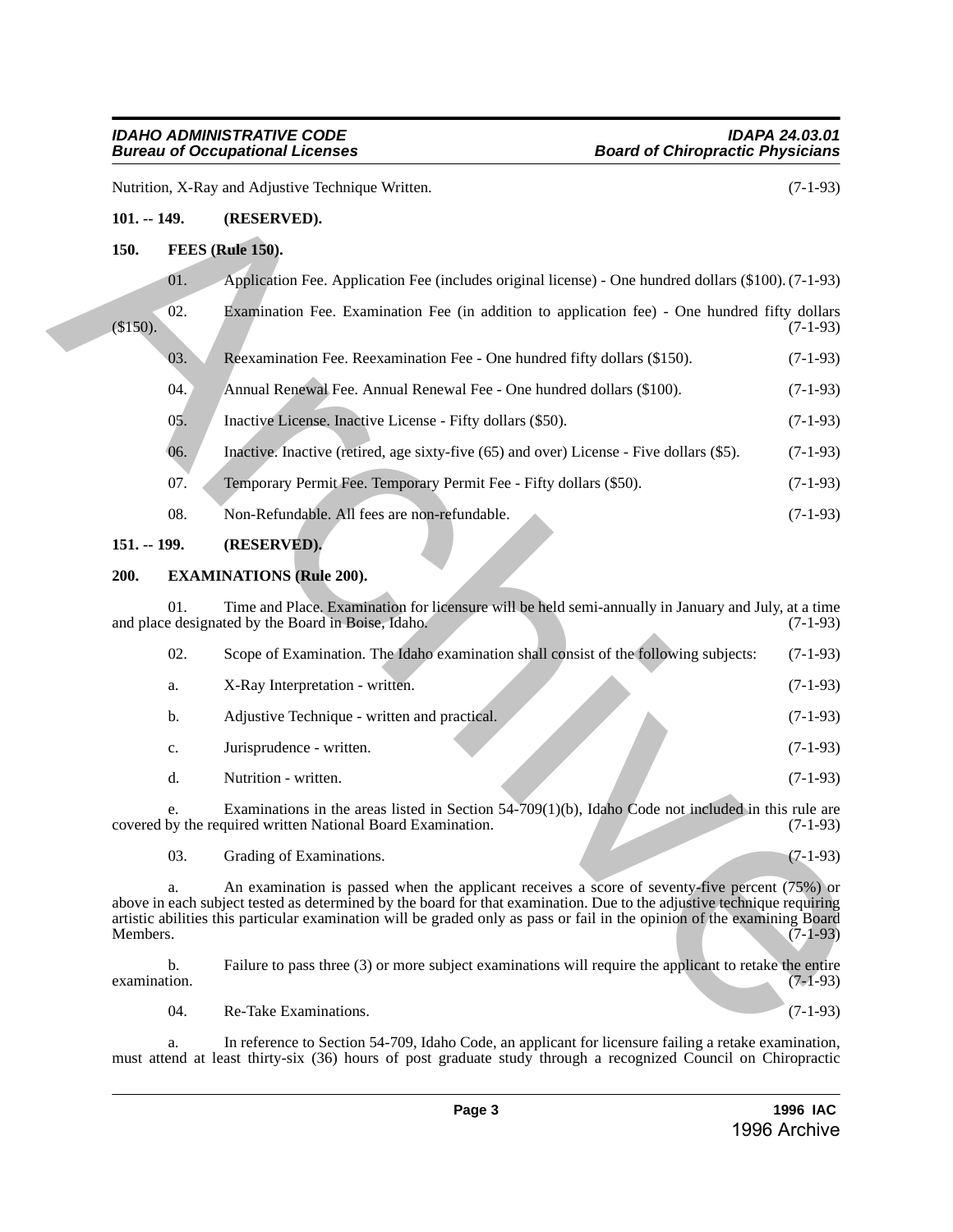Education approved school offering the subject matter pertinent to and required by the candidate's area of failure. (7-1-93)

# <span id="page-3-0"></span>**201. -- 249. (RESERVED).**

## <span id="page-3-1"></span>**250. RENEWAL OR REINSTATEMENT OF LICENSE (Rule 250).**

01. Expiration Date. All chiropractic licenses expire on June thirtieth (30th) of each year and must be renewed annually on or before July first (1st). Licenses not so renewed will cancel on October (1st) first of that year. (7-1-93)

02. Reinstatement. Reinstatement shall be governed by the provisions of Section 67-2614, Idaho Code. (7-1-93)

# <span id="page-3-2"></span>**251. -- 299. (RESERVED).**

# <span id="page-3-3"></span>**300. RENEWAL REQUIREMENT (Rule 300).**

| 01. |  | Active Status. Each renewal application must be accompanied by: | $(7-1-93)$ |
|-----|--|-----------------------------------------------------------------|------------|
|     |  |                                                                 |            |

a. The established fee and; (7-1-93)

b. Certification of having attended and completed a minimum of twelve (12) hours of scientific clinics, forums, or chiropractic study within the previous twelve (12) months, as approved by the Idaho Board of Chiropractic Physicians. (7-1-93) (7-1-93)

02. Inactive Status. All licentiates' continued education requirement will be waived for any year or portion thereof until the licentiate is actively in practice in Idaho. Where this waiver is granted, the licentiates' renewal certificate and card will be marked "Inactive". When the licensee desires active status, he must show acceptable fulfillment of continuing educational requirements for the current year and submit a fee equivalent to the difference between the inactive and active renewal fee. The continuing educational requirement and the fees will not be prorated for a partial year. (7-1-93) be prorated for a partial year. Financism approved schech offering the subject mater perties is to an experimently the cambinate specific  $\alpha$ .<br>
29. ARCHIVEN CHENNEN (Red 250),<br>
29. ARCHIVEN CHENNEN (Red 250),<br>
29. ARCHIVEN CHENNEN (Red 250),<br>
29. ARCHI

03. Definition of Inactive Status. "Inactive" status means licensee is a holder of an Idaho chiropractic license which may be made active by fulfilling the continuing educational requirement for the current year and paying the additional fee required. Until he does meet this requirement, he may not practice chiropractic in Idaho.

(7-1-93)

04. Inactive Retired. "Inactive Retired" status means licensee is a holder of an Idaho chiropractic sover sixty five  $(65)$  years of age and permanently retired from the practice of chiropractic.  $(7-1-93)$ license, is over sixty five (65) years of age and permanently retired from the practice of chiropractic.

# <span id="page-3-4"></span>**301. -- 349. (RESERVED).**

# <span id="page-3-5"></span>**350. CONTINUING EDUCATION (Rule 350).**

In order to further protect the public health and to facilitate the administration of the Chiropractic Act, the board has formulated the following rules: (7-1-93) formulated the following rules:

Subject Material. The subject material of the continuing education requirement shall be germane to the practice of chiropractic and sponsored by an approved school of chiropractic. (The above is limited to Section 54-<br>709(1)(b), Idaho Code). (7-1-93)  $709(1)(b)$ , Idaho Code).

02. Verification of Attendance. It shall be necessary for the applicant to provide verification of attendance by securing authorized signatures from the course instructors or sponsoring institution substantiating any and all days attended. This verification must be available on request by the Board. (7-1-93)

# <span id="page-3-6"></span>**351. -- 399. (RESERVED).**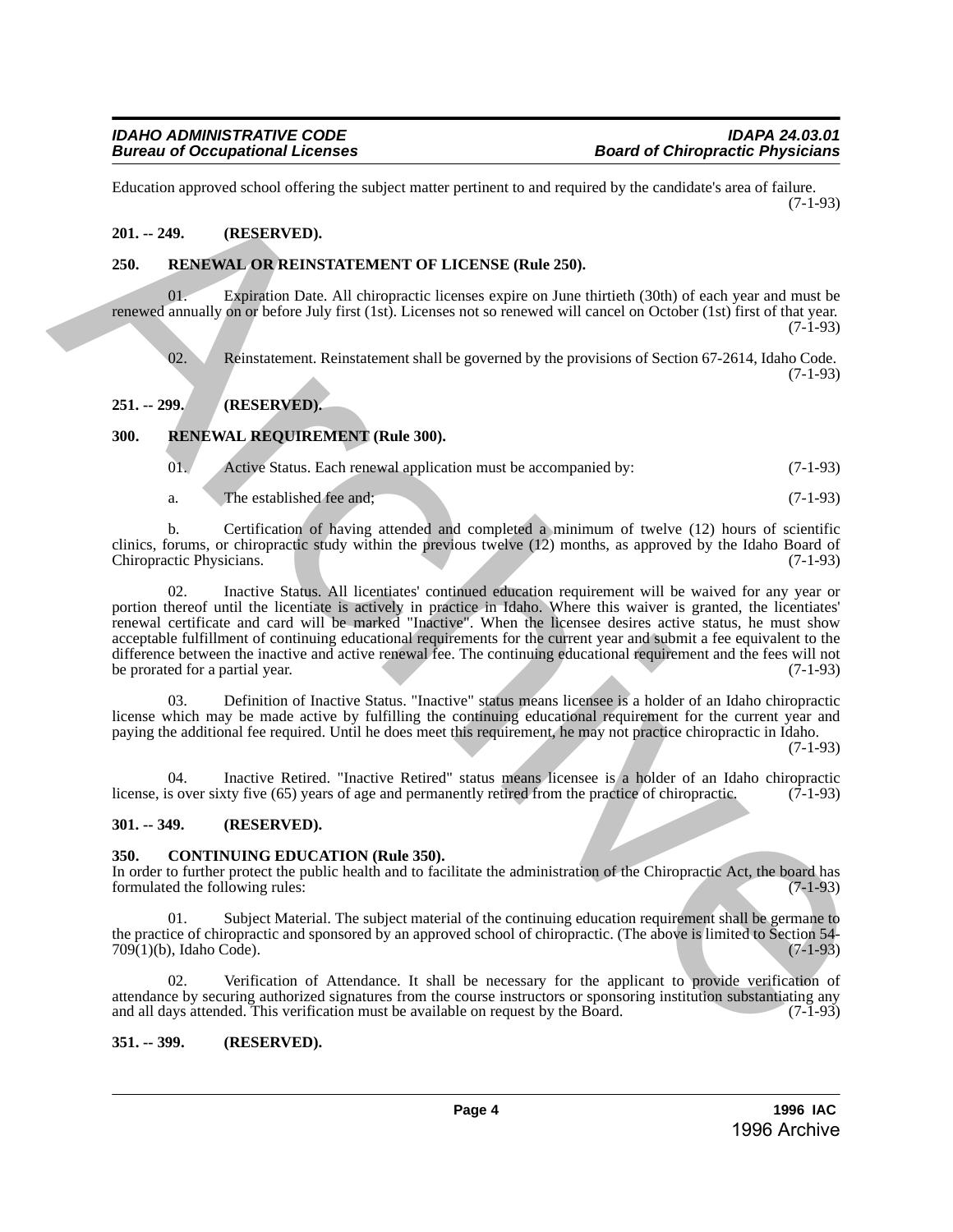### <span id="page-4-0"></span>**400. APPROVED SCHOOLS OF CHIROPRACTIC (Rule 400).**

01. Requirement For Approval. The Idaho Board of Chiropractic Physicians will consider only that school or college or university of chiropractic as a reputable school, college or university of chiropractic in good standing if such school, college or university conforms to the requirements of "recognized candidate for accreditation", or "accredited" of the Council of Chiropractic Education or any foreign country college which meets equivalent standards as determined by the Idaho Board of Chiropractic Physicians and teaches accredited courses in all the subjects set forth in Section 54-709(1)(b), Idaho Code.  $(7-1-93)$ 

a. Regardless of the Council on Chiropractic Education status, the Board may make additional requirements for approval as a reputable school, college or university of Chiropractic. (7-1-93)

02. New Schools. Those graduates of new schools of chiropractic will only be accepted for licensure application provided the school reaches "recognized candidate for accreditation" status with the Council on Chiropractic Education within one year following the first graduating class and are approved by the Idaho Board of Chiropractic Physicians. (7-1-93)

# <span id="page-4-1"></span>**401. -- 449. (RESERVED).**

# <span id="page-4-2"></span>**450. ADVERTISEMENTS. (Rule 450).**

No chiropractor shall disseminate or cause the dissemination of any advertisement or advertising which is any way fraudulent, false, deceptive or misleading. Any advertisement or advertising shall be deemed by the board to be fraudulent, false, deceptive, or misleading if it:

01. Contains a Misrepresentation of Fact. Contains a misrepresentation of fact; or (7-1-93)

02. Misleading or Deceptive. Is misleading or deceptive because in its content or in the context in which it is presented it makes only a partial disclosure of relevant facts. More specifically, it is misleading and deceptive for a chiropractor to advertise free services (i.e. x-rays, examination, etc.) or services for a specific charge when in fact the chiropractor is transmitting a higher charge for the advertised services to a third party payor for payment or charges the patient or a third party. It is misleading and deceptive for a chiropractor or a group of chiropractors to advertise a chiropractic referral service or bureau unless the advertisement specifically names each of the individual chiropractors who are participating in the referral service or bureau. (7-1-93) **404.** APPENDIX SCHODUS OF CHIRACTER COME COME INTO THE COME INTERNATION OF CORE CONTROL CONTROL CONTROL CONTROL CONTROL CONTROL CONTROL CONTROL CONTROL CONTROL CONTROL CONTROL CONTROL CONTROL CONTROL CONTROL CONTROL CONT

03. Creates False, or Unjustified Expectations of Beneficial Treatment or Successful Cures. Creates false, or unjustified expectations of beneficial treatment or successful cures; or (7-1-93)

04. Appeals Primarily to Lay Person. Is likely to appeal primarily to a lay person's fears, ignorance, or anxieties regarding his state of health or physical well-being; or (7-1-93)

05. Fails To Identify. Fails to identify conspicuously the chiropractor or chiropractors referred to in the advertising as a chiropractor or chiropractors; or (7-1-93)

06. Failure To Perform. Contains any representations or claims, as to which the chiropractor, referred to in the advertising, fails to perform; or (7-1-93)

Use of the Term Chiropractor. Contains any representation which identifies the chiropractic practice being advertised by a name which does not include the terms "chiropractor," "chiropractic," or some easily recognizable derivative thereof; or recognizable derivative thereof; or

08. Area of Practice. Contains any representation regarding a preferred area of practice or an area of practice in which the practitioner in fact specializes, which represents or implies that such specialized or preferred area of practice requires, or that the practitioner has received any license or recognition by the state of Idaho or its authorized agents, which is superior to the license and recognition granted to any chiropractor who successfully meets the licensing requirements of Chapter 7, Title 54, Idaho Code; or (7-1-93) meets the licensing requirements of Chapter 7, Title 54, Idaho Code; or

09. Deceptive or Misleading Heading. Appears in any classified directory, listing, or compendium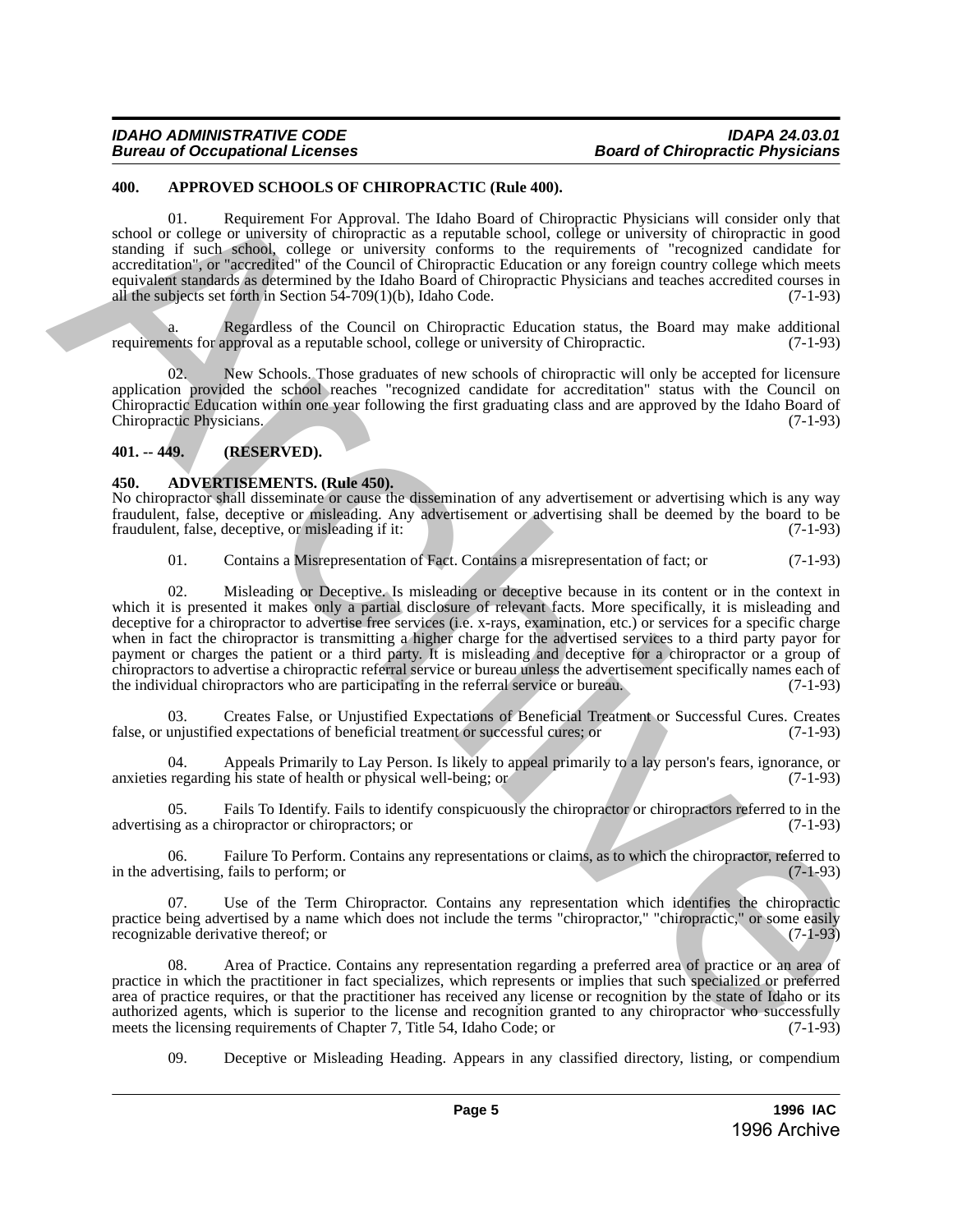# <span id="page-5-0"></span>**451. -- 499. (RESERVED).**

# <span id="page-5-1"></span>**500. BOARD POLICIES AND DIRECTIVES (Rule 500).**

# <span id="page-5-2"></span>**501. -- 549. (RESERVED).**

# <span id="page-5-3"></span>**550. CHIROPRACTIC ASSISTANTS (Rule 550).**

| Direct supervision:                                                    | $(7-1-93)$ |
|------------------------------------------------------------------------|------------|
| Any acts of the assistant in the performance of chiropractic practice; | $(7-1-93)$ |

|                 |     | under a heading, which when considered together with the advertisement, has the capacity or tendency to be<br>deceptive or misleading with respect to the profession or professional status of the chiropractor; or | $(7-1-93)$ |
|-----------------|-----|---------------------------------------------------------------------------------------------------------------------------------------------------------------------------------------------------------------------|------------|
|                 | 10. | Deceptive or Misleading Information. Contains any other representation, statement or claim which<br>is misleading or deceptive.                                                                                     | $(7-1-93)$ |
| $451. - 499.$   |     | (RESERVED).                                                                                                                                                                                                         |            |
| 500.            |     | <b>BOARD POLICIES AND DIRECTIVES (Rule 500).</b>                                                                                                                                                                    |            |
|                 | 01. | Register. The board shall keep on file a current register of all applicants for licensure, rejected<br>applicants and licentiates, and the current license status of all licensed Idaho Chiropractic Physicians.    | $(7-1-93)$ |
|                 | 02. | Board of Chiropractic Physicians' Agents. The board shall authorize, by written agreement, the<br>Bureau of Occupational Licenses to act as agent in its interest.                                                  | $(7-1-93)$ |
|                 | 03. | Board Budget. The board shall assist in preparation of an annual budget including all anticipated<br>expenditures and income.                                                                                       | $(7-1-93)$ |
|                 | 04. | Authorized Expenditures. The Board authorizes actual and necessary expenditures for Board<br>business to Board Members outside of Board meetings.                                                                   | $(7-1-93)$ |
|                 | 05. | Delegates to Federation of Chiropractic Licensing Boards. Authorized delegates to the annual<br>congress shall receive the honorarium and travel expenses as provided in Section 54-706(4), Idaho Code.             | $(7-1-93)$ |
| $501. - 549.$   |     | (RESERVED).                                                                                                                                                                                                         |            |
| 550.            |     | <b>CHIROPRACTIC ASSISTANTS (Rule 550).</b>                                                                                                                                                                          |            |
|                 | 01. | Definition. A chiropractic assistant is defined as any individual functioning in a dependent<br>relationship with a supervising chiropractic physician in the performance of any chiropractic practice.             | $(7-1-93)$ |
| and liable for: | 02. | Chiropractic Physician Responsible and Liable For. The chiropractic physician shall be responsible                                                                                                                  | $(7-1-93)$ |
|                 | a.  | Direct supervision;                                                                                                                                                                                                 | $(7-1-93)$ |
|                 | b.  | Any acts of the assistant in the performance of chiropractic practice;                                                                                                                                              | $(7-1-93)$ |
|                 | c.  | Proper training and capabilities of the chiropractic assistant before authorization is given to<br>perform any chiropractic practice.                                                                               | $(7-1-93)$ |
|                 | 03. | Chiropractic Assistant Limitations. A chiropractic assistant shall not:                                                                                                                                             | $(7-1-93)$ |
|                 | a.  | Manipulate articulations;                                                                                                                                                                                           | $(7-1-93)$ |
|                 | b.  | Provide diagnostic results or interpretations to the patient;                                                                                                                                                       | $(7-1-93)$ |
| Physician.      | c.  | Provide treatment advice to any patient without instructions from the supervising Chiropractic                                                                                                                      | $(7-1-93)$ |
| $551. - 599.$   |     | (RESERVED).                                                                                                                                                                                                         |            |
| 600.            |     | Rule MAKING HISTORY PRIOR TO JULY 1, 1993 (Rule 600).                                                                                                                                                               |            |
|                 |     |                                                                                                                                                                                                                     |            |

# <span id="page-5-4"></span>**551. -- 599. (RESERVED).**

## <span id="page-5-5"></span>**600. Rule MAKING HISTORY PRIOR TO JULY 1, 1993 (Rule 600).**

Supersedes Rules adopted September 7, 1977 Authority Chapter 7, Title 54, Idaho Code, July 1, 1980